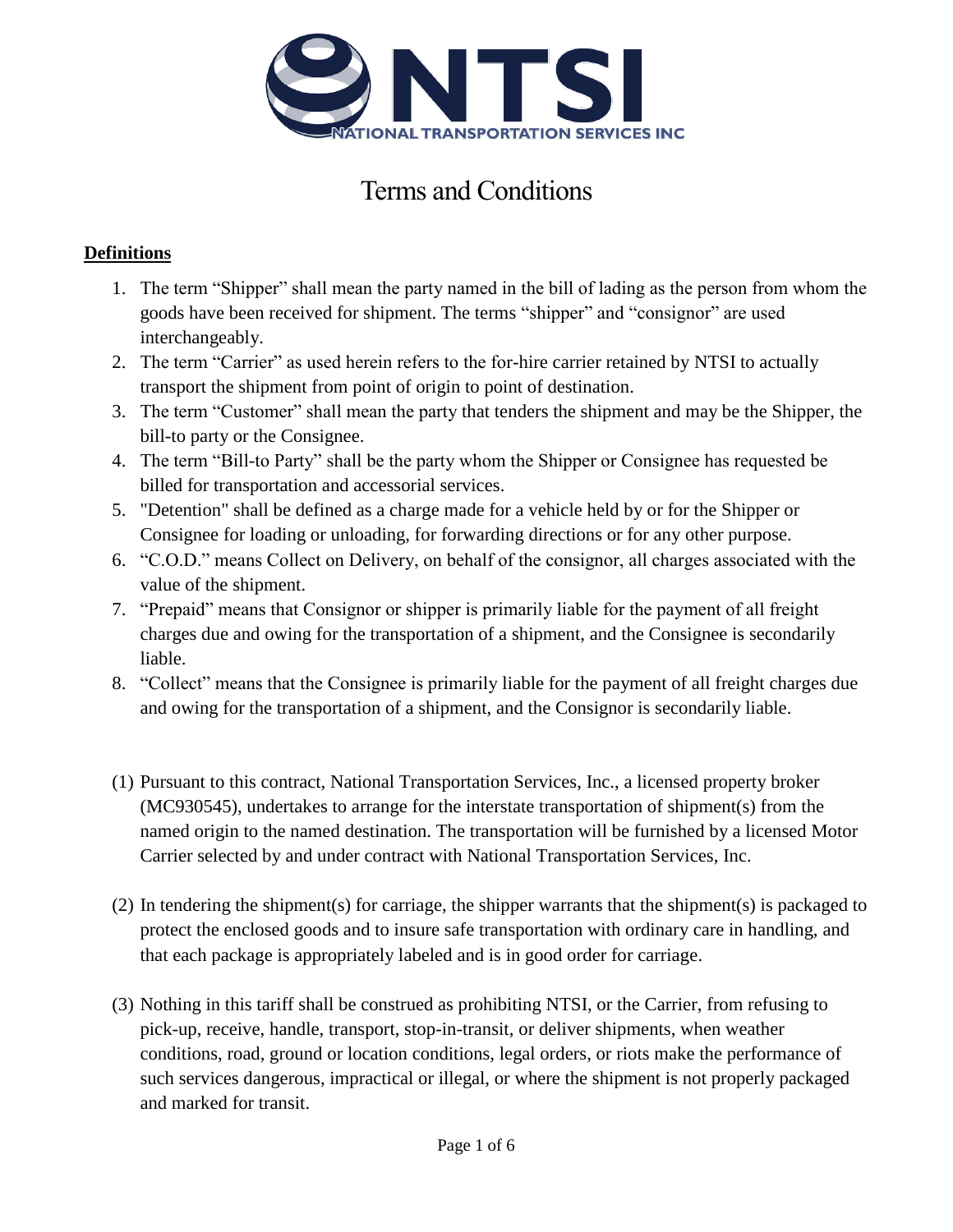- (4) The Carrier will make pickup and delivery as close to the building sites as safely possible. The Consignor or Consignee will be responsible for towing, property damage and any other expense involved when Consignor or Consignee orders delivery off public road.
- (5) The Shipper or Consignor is responsible for ensuring all articles are packed in a suitable fashion and prepared for shipment in such a manner as to render transportation thereof reasonably safe and practical. In the event of improper or inadequate packaging, the Carrier shall have the right, but not the obligation, to perform necessary repacking at the Customer's or Shipper's expense. Alternatively, the Carrier will have the right to refuse to handle any article where upon reasonable inspection it appears to be inadequately or improperly packaged. This is not intended to, nor shall it be construed as relieving the Shipper of its responsibility to package articles in a manner suitable for shipment. Nor is it intended to, or to be construed as, giving rise to a presumption that where the Carrier accepts the article for transportation, the packaging was proper and adequate.
- (6) National Transportation Services, Inc. shall not be liable for loss, damage, delay or other results caused by (a) acts of god(s), public enemies, public authority acting with actual or apparent authority, authority of law, quarantine, riots, strikes, civil commotions, or hazards or dangers incident to a state of war; (b) the act or default of the shipper or consignee, including any breach of the warranty set forth in paragraph 2 above; (c) violation of the shipper or consignee for any of these conditions of contract; (d) mechanical difficulties, driver health problems, HoS (Hours of Service) Violations, Out-of-Service designation by DOT.
- (7) National Transport Services, Inc. will not accept any liability for the following: Perishable, live animals. Art and or artwork, antiques, currency precious metals, documents and any vehicles.
- (8) National Transport Services, Inc. offers their customers the opportunity to contract separate single policy insurance on acceptable commodities at the sole discretion of underwriters.
- (9) National Transportation Services, Inc. reserves the right to demand payment of all outstanding and past due freight charges as a precondition for releasing this shipment(s) at destination.
- (10) National Transportation Services, Inc. uses only licensed carriers with cargo insurance limits with a minimum of One Hundred Thousand Dollars U.S. (\$100,000.00). National Transportation Services, Inc. makes no warranties as to the fitness of the underlying carrier's insurance coverage including coverage for a specific loss or circumstance, or cancellation of coverage for any reason. National Transportation Services, Inc. makes no warranties as to the financial fitness of the underlying Carrier or as to the Carrier's cargo insurance and the adequacy thereof. Any modification of the Cargo Claims Liability terms contained herein must be in writing and signed by an officer of National Transportation Services, Inc.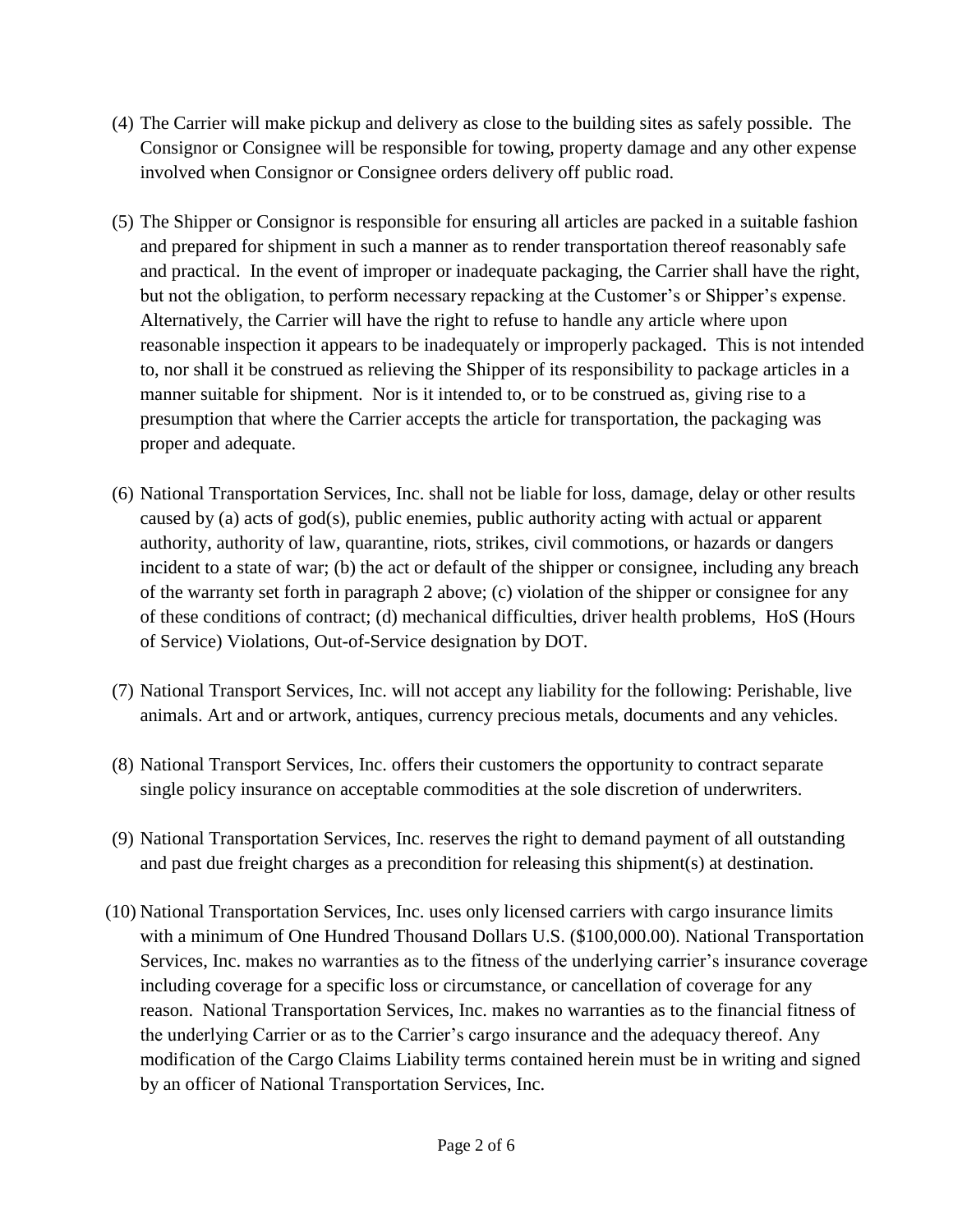- (11) Claims for loss or damage discovered by the consignee after delivery and after a clear receipt has been given to the Carrier must be reported in writing to: National Transportation Services, Inc./Claims 14411 Commerce Way, Suite 427, Miami Lakes, FL 33016 within 15 days of delivery of the shipment and Carrier shall be given the opportunity to inspect its containers/packaging within 15 days of such notice.
- (12) Claims of loss and/or damage must be made in writing to: National Transportation Services, Inc./Claims 14411 Commerce Way, Suite 427, Miami Lakes, FL 33016 within a period of 9 months after the date of the acceptance of shipment by the carrier.
- (13) All freight charges are payable upon receipt of invoice. Charges not paid within 60 days shall be subject to interest rate of 2.5% per month plus collection fees and attorney fees. The parties further agree that this contract shall be governed and construed in accordance to the laws of the State of Florida without regard to its choice of law provisions. The parties further agree that any claim or lawsuit relating to this contract or any breach hereof shall be filed in an appropriate Federal or State Court of Florida, with venue in Miami-Dade County, and the parties hereto consent to the exclusive and binding judgement of said court. The filing of a cargo or other claim against NTSI will not relieve the Customer of the obligation for payment of freight charges.

## **DETENTION OF VEHICLES WITH POWER UNITS**

- 1. Vehicles with power units present for loading and unloading are subject to the following:
	- a. Free time for loading or unloading will be determined as follows:
		- i. When actual weight is less than 5,000 lbs, free time shall be 30 minutes;
		- ii. When actual weight is between 5,001 and 10,000 lbs free time shall be 60 minutes;
		- iii. When actual weight is between 10,001 and 20,000 lbs free time shall be 90 minutes;
		- iv. When actual weight is over 20,000 lbs and is not designated as a Truckload shipment, free time shall be 120 minutes;
		- v. Any shipment designated as a Truckload Shipment and the total billed trip miles are less than 400 miles the free time shall be 120 minutes; and
		- vi. Any shipment designated as a Truckload Shipment and the total billed trip miles are more than 400 miles the free time shall be 180 minutes.
	- b. When a delay beyond free time occurs, the charge shall be \$50 for each 1/2 hour increment or fraction thereof, subject to a maximum charge of \$600.00 for each business day.
- 2. Free time shall begin when the driver notifies a representative of the Shipper or Consignee of the arrival of the trailer for loading or unloading. Time shall end on the completion of loading or unloading and the driver receives a signed delivery receipt.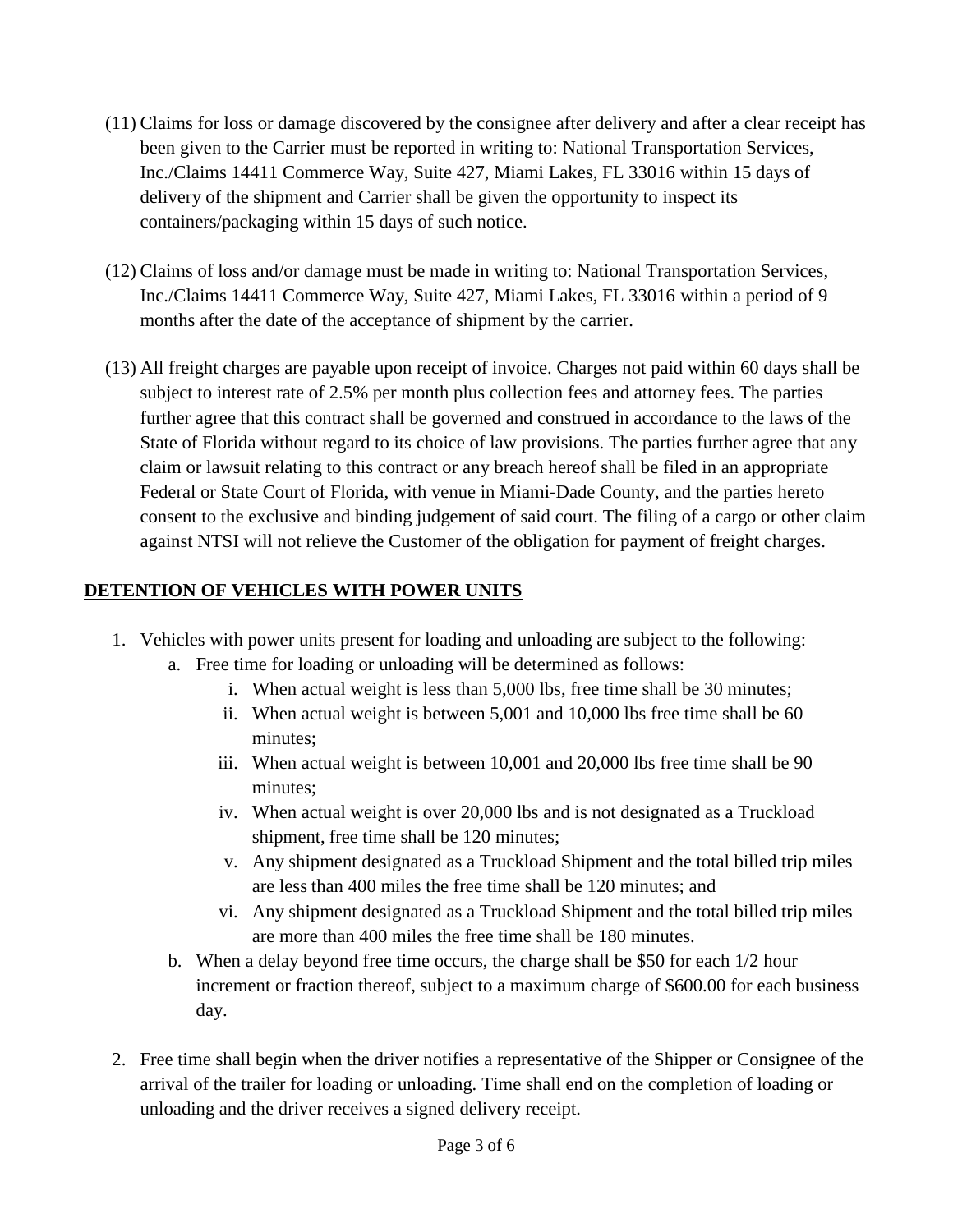- 3. When multiple shipments are received from a Shipper or delivered to one Consignee at one time in one vehicle, free time shall be computed on the aggregate weight received or delivered.
- 4. If loading or unloading of a vehicle cannot be completed at the end of a normal business day, Shipper or Consignee may request that the vehicle return the next day. In that event a minimum charge of \$500 shall apply.

#### **EQUIPMENT FURNISHED BUT NOT USED**

When NTSI, upon receipt of a request to pick-up a Truckload Shipment or to furnish equipment for the exclusive use of a Consignor, has dispatched a vehicle for such purposes and, due to no fault of NTSI, the equipment is not used a charge of \$3.00 per actual mile driven shall apply, subject to a minimum charge of \$400.00.

#### **PICKUP AND DELIVERY SERVICE**

- 1. Except as provided below or in individual items, Rates include one pickup at the point of origin and one delivery at the point of destination.
- 2. The term "pick-up" means the service performed by the Carrier or Carrier's agent in taking possession of and transporting freight from the point of origin stated on the Bill of Lading.
- 3. The term "delivery" means the service performed by the Carrier or Carrier's agent in transportation and surrender of possession at the point of destination stated on the Bill of Lading.
- 4. **Procurement of Delivery Receipt**. Upon delivery of property at the point of destination, the Consignee or party authorized to receive the property shall issue to the delivering Carrier or Carrier's agent a clear receipt for the property. Alternatively, the Consignee or party authorized to receive the property must note any overage, shortage or apparent loss or damage to the property on the receipt. The failure to properly note any overage, shortage, loss or damage on the bill of lading or delivery receipt may result in the denial of any claims subsequently filed for loss or damage.
- 5. **Failure to Obtain Delivery Receipt**. Until such receipt is obtained, Carrier or Carrier's agent shall retain possession and custody of the property and delivery will not be deemed to have been accomplished. Should the property or any portion thereof be unloaded and subsequently reloaded into or on the vehicle of the Carrier or Carrier's agent, because of failure by the Consignee or its representative to provide a delivery receipt of the kind and in the manner described in Paragraph 4 of this Section, a reloading charge of \$350.00 shall be assessed against the shipment, and shall be in addition to the transportation charges applicable to the shipment.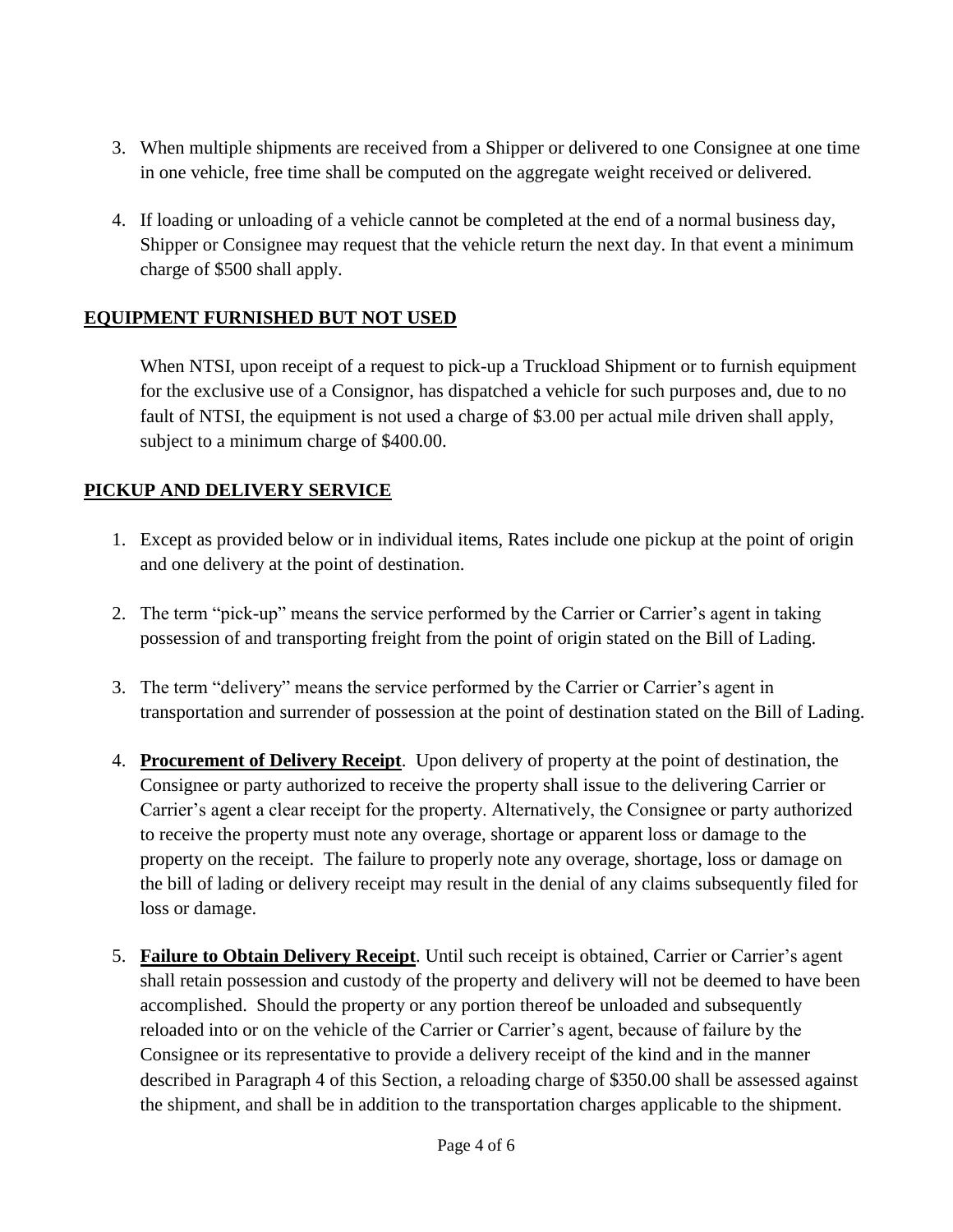Neither NTSI, nor the Carrier, shall be liable for any loss resulting from the delay in or failure to deliver due to the Consignee's failure to provide a delivery receipt.

6. **Failure to Provide a Delivery Receipt**. In the event NTSI is unable to provide a delivery receipt for any reason, Consignor's or Consignee's sole cause of action shall be to file a claim for the entire shipment alleging the shipment was lost. Under no circumstances shall the payment of freight charges be withheld due to NTSI's failure to provide a delivery receipt. Notwithstanding the foregoing, the Shipper and/or Consignee shall have the burden of proving the shipment was actually lost.

# **UNCLAIMED OR REFUSED FREIGHT**

In the event a Consignee or its representative refuses to take delivery of the property consigned, the following shall apply:

- 1. NTSI will attempt to notify the Shipper of the Consignee's refusal to take delivery.
- 2. If NTSI is immediately successful in making contact with the Shipper, NTSI will use its best efforts to reconsign or divert the shipment per the Shipper's instructions.
- 3. If NTSI is not immediately successful in making contact with the Shipper, NTSI will reconsign the shipment to a public warehouse located within a reasonable distance of the original destination pending disposition by the Shipper. The property shall remain in the possession of the public warehouse company until such time as disposition is provided by the Shipper to NTSI, and fees for the public warehouse company's services are fully paid by the Shipper. Notwithstanding the foregoing, NTSI shall have no liability for storage charges, or for loss or damage to the shipment while in the possession of the public warehouse company.
- 4. The Shipper shall be liable for all charges related to the diversion, reconsignment, redelivery and storage of the property, including the cost and liabilities charged by public warehouse company.
- 5. Freight remaining unclaimed for a period of 90 days after the first delivery attempt has been made, shall be sold by auction or other reasonable method. Proceeds from such sale shall first be applied to the charges for the transportation, reconsignment and storage and sale of the property. Any excess proceeds shall then be remitted to the property owner, upon presentation and verification of a proper claim.